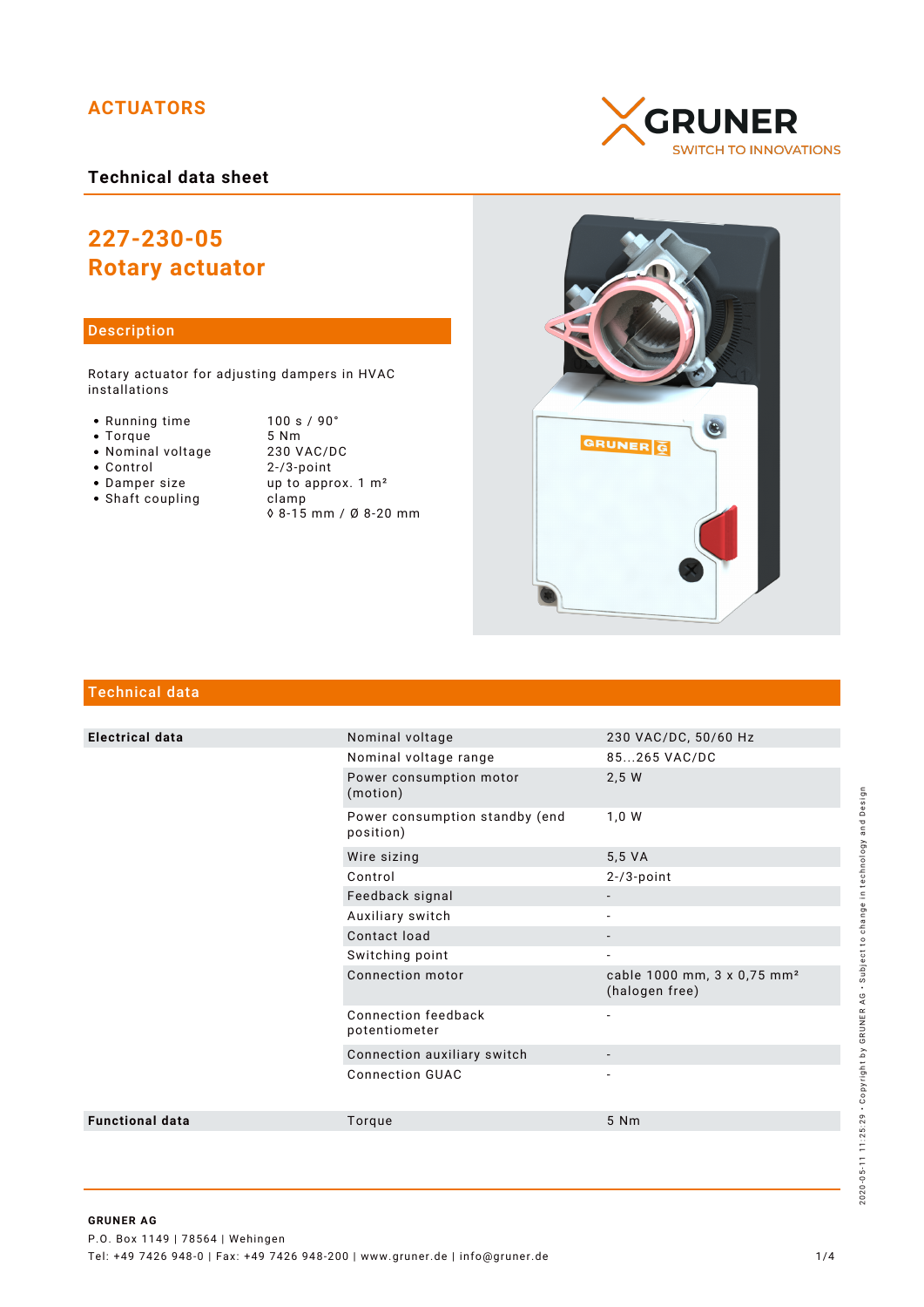

| <b>Technical data</b>  |                                         |                                                                   |
|------------------------|-----------------------------------------|-------------------------------------------------------------------|
|                        |                                         |                                                                   |
| <b>Functional data</b> | Damper size                             | up to approx. 1 m <sup>2</sup>                                    |
|                        | Synchronised speed                      | ±5%                                                               |
|                        | Direction of rotation                   | selected by switch                                                |
|                        | Manual override                         | gearing latch disengaged with<br>pushbutton, self-resetting       |
|                        | Angle of rotation                       | 0°max. 95° can be limited with<br>adjustable mechanical end stops |
|                        | Running time                            | 100 s / 90°                                                       |
|                        | Sound power level                       | $<$ 35 dB(A)                                                      |
|                        | Shaft coupling                          | clamp 0 8-15 mm / Ø 8-20 mm                                       |
|                        | Position indication                     | mechanical with pointer                                           |
|                        | Service life                            | $> 100000$ cycles $(0^{\circ}95^{\circ}0^{\circ})$                |
|                        |                                         |                                                                   |
| <b>Safety</b>          | Protection class                        | II (double insulation)                                            |
|                        | Degree of protection                    | IP 54 (cable downwards)                                           |
|                        | <b>EMC</b>                              | CE (2014/30/EU)                                                   |
|                        | LVD.                                    | CE (2014/35/EU)                                                   |
|                        | <b>RoHS</b>                             | CE (2011/65/EU - 2015/863/EU -<br>2017/2102/EU)                   |
|                        | Mode of operation                       | Typ 1 (EN 60730-1)                                                |
|                        | Rated impulse voltage                   | 4 kV (EN 60730-1)                                                 |
|                        | Control pollution degree                | 3 (EN 60730-1)                                                    |
|                        | Ambient temperature normal<br>operation | $-30^{\circ}$ C +50 $^{\circ}$ C                                  |
|                        | Storage temperature                     | $-30^{\circ}$ C +80 $^{\circ}$ C                                  |
|                        | Ambient humidity                        | 595% r.H., non condensing (EN<br>$60730-1)$                       |
|                        | Maintenance                             | maintenance free                                                  |
| Dimensions / Weight    | <b>Dimensions</b>                       | 117 x 67 x 66 mm                                                  |
|                        | Weight                                  | 350 <sub>q</sub>                                                  |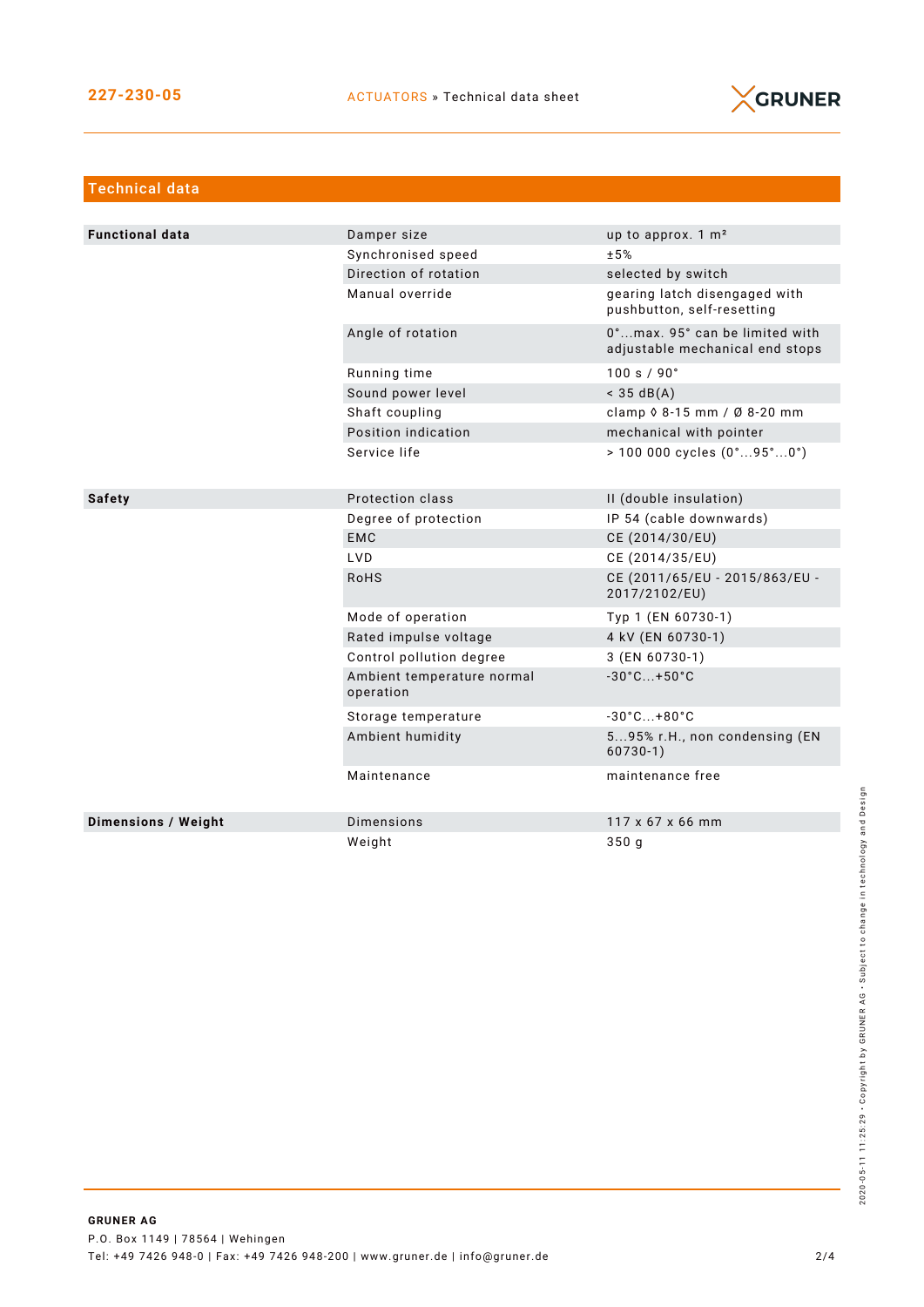

### Functionality / Properties

#### **Operating mode**

stop is reached.

2 point:

Connect power supply to wire 1+2, actuator drives to position 1. Is also wire 3 connected to the power supply, actuator drives to position 0.

3 point: Connect power supply to wire 1+2, actuator drives to position 1. Is wire 1+3 connected to the power supply, actuator drives to position

 $\Omega$ The actuator is overload-proof, requires no limit switches and automatically stops, when the end

#### **Direct mounting**

Simple direct mounting on the damper shaft with a clamp, protection against rotating with enclosed anti-rotation lock or rather at intended attachment points.

#### **Manual override**

Manual override with selfresetting pushbutton possible (the gear is disengaged as long as the button is pressed).

#### **Mode switch**

Mode switch with two positions at the housing:

R: rotary rotation right / clockwise L: rotary rotation left / counter clockwise



#### Connector / Security Note



#### **Safety remarks**

- Caution: power supply voltage!
- The device is not allowed to be used outside the specified field of application, especially in airplanes.
- It may only be installed by suitably trained personnel. Any legal regulations or regulations issued by authorities must be observed during assembly.
- The device may only be opened at the manufacturer´s site.
- The device is not allowed to be disposed of as household refuse. All locally valid regulations and requirements must be observed.
- When calculating the required torque, the specifications supplied by the damper manufacturer´s (crosssection, design, installation site), and the air flow conditions must be observed.

2020-05-11 11:25:29 • Copyright by GRUNER AG • Subject to change in technology and Design

2020-

05-1111:25:29 · Copyright by GRUNER AG · Subject to change in technology and Design